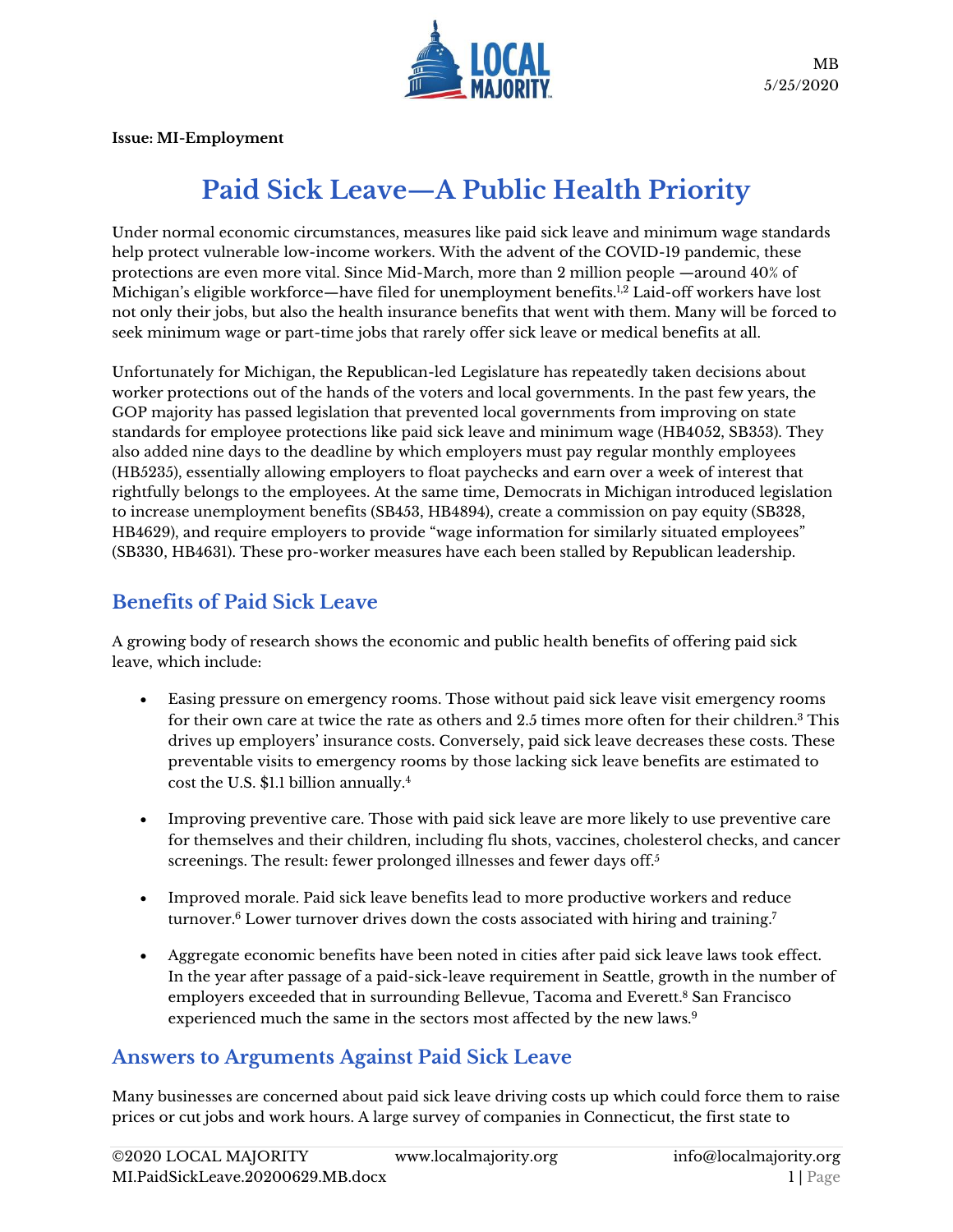

require paid sick leave, showed that employers experienced minimal to no increase in costs and minor administrative burdens as a result. While there was strong opposition to the laws ahead of enactment, that changed to support from a vast majority of companies after implementation.<sup>10</sup>

Some opponents fear that employees would take advantage of new benefits. Research in San Francisco showed the opposite. Employees were given nine days of paid sick leave; on average they took three. $^{\rm ll}$  A study in New York City had much the same result. $^{\rm l2}$  Few employers reported abuses after passage of Connecticut's law. Indeed, many commented on improved morale.<sup>13</sup>

The best argument to counter objections to paid sick leave: the benefits to profitable companies that provide it.<sup>14</sup> When sick employees stay home, fewer employees get sick.<sup>15</sup> In-N-Out Burger, where paid sick leave is standard, stands out in the fast-food industry, where many employers insist it is unaffordable. Stop & Shop, Aldi, and Fred Meyer show that even in the traditionally low-margin grocery industry, business can thrive while offering paid sick leave.<sup>16</sup>

# **Federal Coronavirus Stimulus Package**

In the midst of the COVID-19 pandemic, the federal government has temporarily instituted national paid sick leave benefits. However, the bill has, in the words of the New York Times' Editorial Board, "a giant hole" that affects many of those most in need. A rare bipartisan acknowledgement of the benefits of keeping sick employees from the workplace, where they could raise the level of COVID-19 contagion, precipitated the rush to enact the law. Yet, after spirited debate pitting perceived business interests against public health, and over economists' objections, lawmakers carved out sizeable exclusions.<sup>17</sup> *(See Appendix B for summary terms of the law.)*

# **Exclusions in the Stimulus Package**

Prior to the stimulus package, the U.S. Bureau of Labor Statistics reported, 70 percent of the lowest compensated workers (defined as the bottom 10 percent of U.S. workers) did not have a single paid sick day off, and a full 27 percent of all workers were without other paid leave benefits, such as family or medical leave.<sup>18</sup> Since passage of the stimulus package, the number of those left out has been difficult to measure given the turmoil of business closures and reduced workforces. Here's what we do know about the exclusions:

- Companies with fewer than 50 workers may file an exemption from providing paid sick leave, or extended family and medical leave, due to school or daycare closures if it threatens the business' viability. Nationally, roughly 12M civilians work for small companies.<sup>19</sup>
- Companies with more than 500 employees are excluded under this law. Of the 59M employees of large companies, roughly 6.5M had no paid sick leave benefits in 2019. Companies employing professionals usually have paid sick leave, although their plans vary considerably; some may not cover the needs presented by this pandemic. Industries most likely to lack paid sick leave include food service, big box retailers, the grocery industry and businesses that classify many of their workers as contractors, such as ride services. 20
- Health care providers and emergency responders can be excluded from the package at the Labor Secretary's discretion.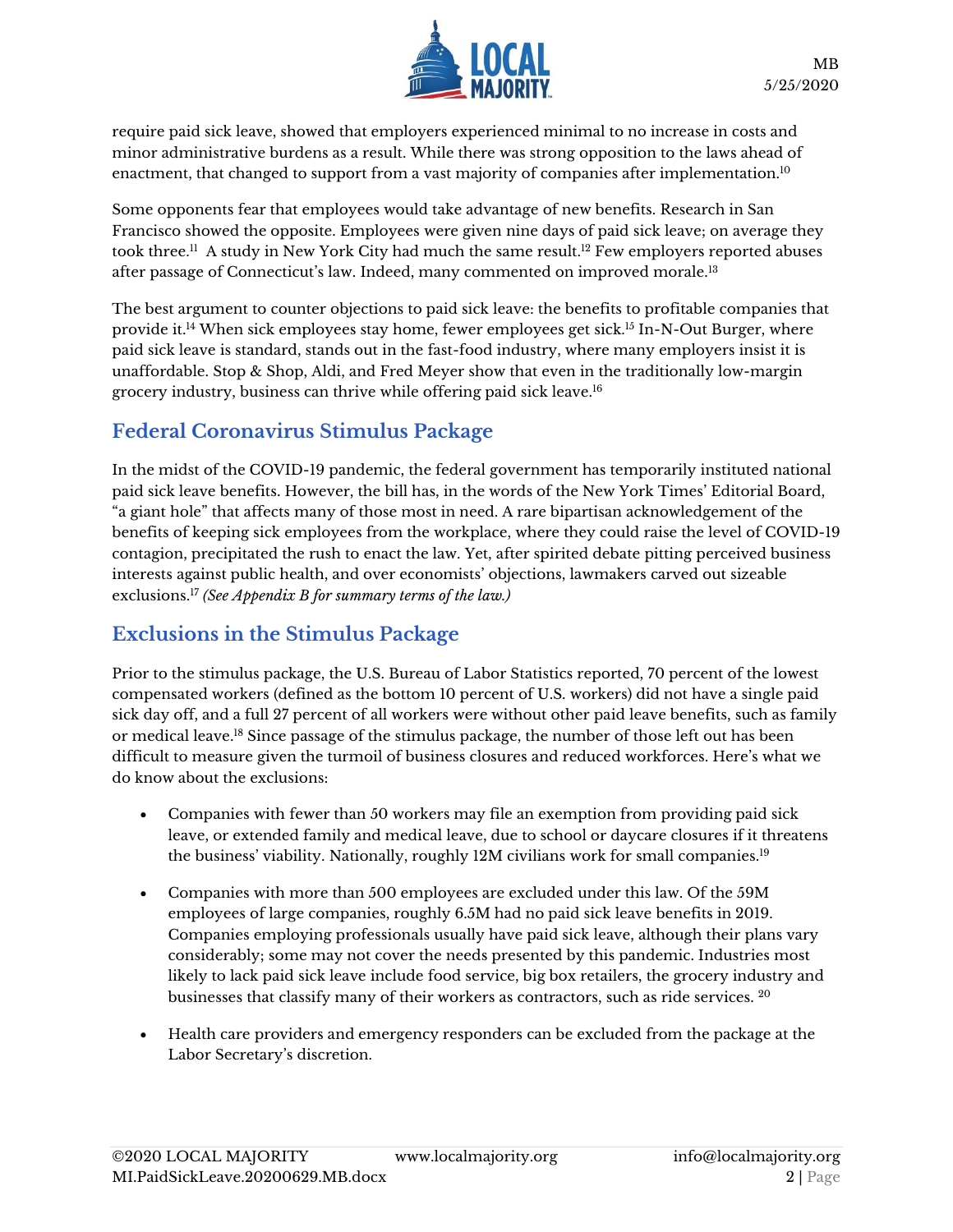

## **A Closer Look at Michigan's Paid Sick Leave**

The foregoing paid sick leave provisions passed by the U.S. Congress are a temporary response to the COVID-19 pandemic. At present, these measures will expire on December 31, 2020. It remains to be seen whether Congress will extend these measures, or perhaps take additional steps to ensure they are enacted longer-term to protect the health of our workers and the economy. In the meantime, it is up to the states to ensure that their workforce will be adequately protected in the long run, something that Michiganders have attempted to do with inconclusive results.

In 2018, MI Time to Care led a campaign to put the Earned Sick Time Initiative on the November 2018 ballot.21,22 This citizen-led initiative required companies to provide paid sick leave for their employees. In companies with fewer than 10 employees, employees would be able to accrue and use up to 40 hours of sick time per year. In companies with 10 or more employees, they would be able to accrue and use up to 72 hours of sick time per year.

MI Time to Care collected 377,560 signatures and the Earned Sick Time Initiative was sent to the Legislature, which could either place it on the November ballot or adopt the initiative (See Appendix A, "Adopt and Amend Process" and Local Majority's paper – *Adopt and [Amend](https://www.localmajority.org/wp-content/uploads/2020/05/MI.AdoptAmend.2020523.HY_.jr_.rf_.pdf)* ). 23,24 The Legislature decided to adopt the initiative, and renamed it the Earned Sick Time Act (ESTA), thereby allowing them to amend it subsequently with a simple majority instead of the three-fourths majority required to amend citizen-led, voter-enacted initiatives.<sup>25</sup> And amend it they did—removing sick leave requirements for businesses with fewer than 50 employees and capping all sick leave at 40 hours (SB1175), as well as renaming it the Paid Medical Leave Act. $^{26}$  Governor Rick Snyder then signed the bill into law on December 13, 2018. Not only did they substantially change the legislation (See Table 1), but they denied Michigan voters the chance to make their voices heard.

| <b>Number of Employees</b> | Earned Sick Time Act (ESTA,<br>as adopted from the Citizen-<br>led Ballot Initiative <sup>27</sup> | <b>Paid Medical Leave Act, as</b><br>amended from ESTA <sup>28</sup> |
|----------------------------|----------------------------------------------------------------------------------------------------|----------------------------------------------------------------------|
| Fewer than 10              | Up to 40 hours per year                                                                            | No guaranteed sick leave                                             |
| 10 to $49$                 | Up to 72 hours per year                                                                            | No guaranteed sick leave                                             |
| 50 or more                 | Up to 72 hour per year                                                                             | Up to 40 hours per year                                              |

**Table 1** - Changes in paid leave benefits adopted Sept. 5, 2018, and as amended Dec. 14, 2018.

#### **Why it Matters Even More Now**

By exempting businesses with fewer than 50 employees, the amendments left the 1.46 M people who work for those smaller businesses without mandated sick leave.<sup>29</sup> This includes many people who work in retail sales, supermarkets, restaurants, and nursing homes—often employees currently on the frontline of the coronavirus pandemic.

A 2016 'Workplace and Health Poll' conducted for NPR, the Robert Wood Johnson Foundation, and the Harvard T.H. Chan School of Public Health found that more than half of employees in low and average wage jobs go to work "always or most of the time" when sick with the flu.<sup>30</sup> COVID-19 is deadlier and spreads more easily than the flu, making access to paid sick leave even more critical now. Employees should not have to make a choice between protecting themselves, their families, and their co-workers versus losing their jobs.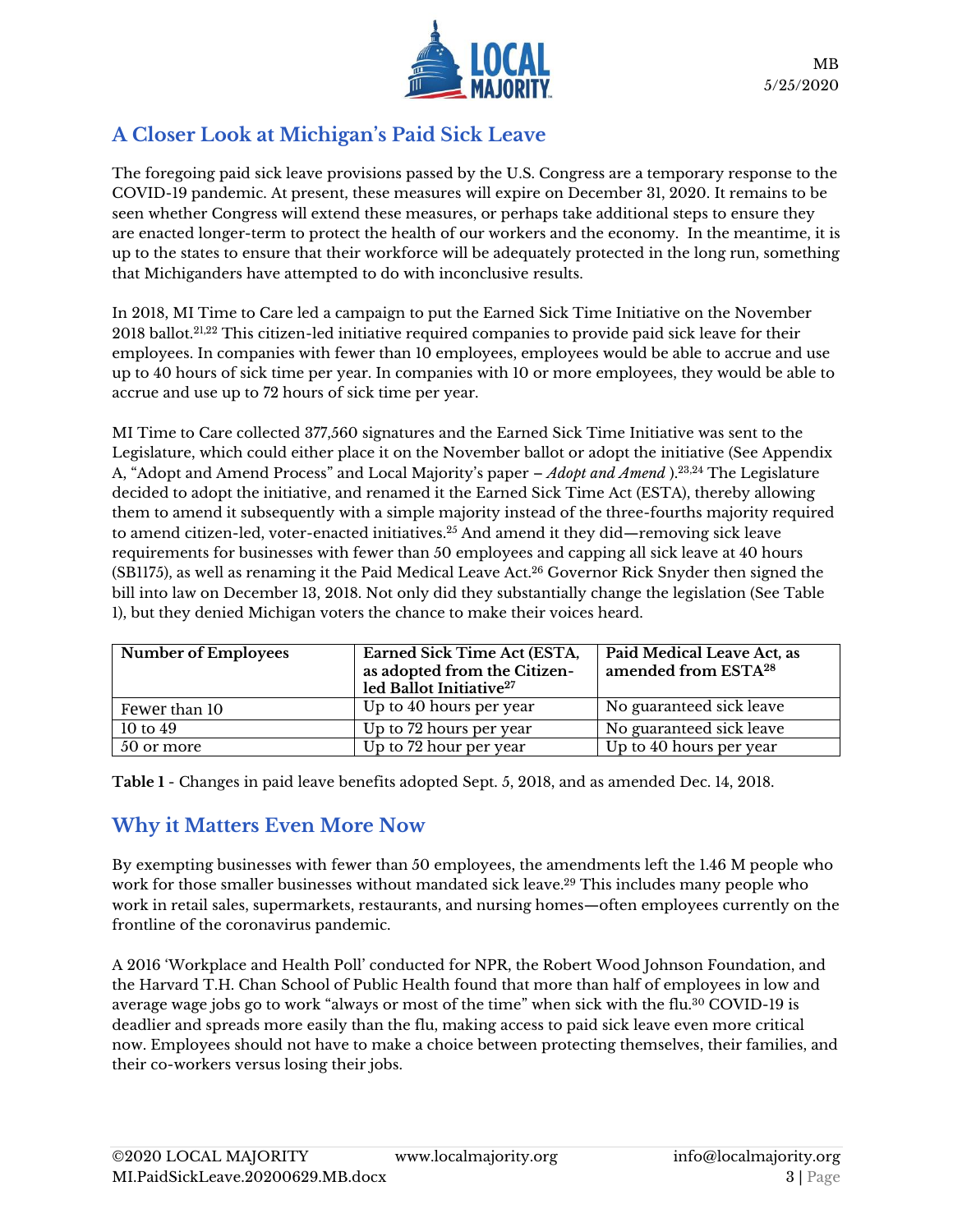

### **Conclusion**

Michigan voters deserve a Legislature that respects and protects their ability to vote on citizen-led ballot initiatives. While the Republican-led Legislature has been adopting and amending initiatives to weaken protections for employees, Democratic legislators have been fighting to get the original paid leave language reinstated. In March 2020, State Rep. Padma Kuppa (HD-41, Troy) introduced legislation (HB5628) that would reverse the cuts made by Republicans in 2018 and provide meaningful sick leave for those working for small companies.<sup>31</sup> Once the federal measures passed during this COVID-19 pandemic expire, we need to make sure that workers—especially those who are on the front lines now and in the future—can stay home when they are sick and by doing so, help keep everyone safer.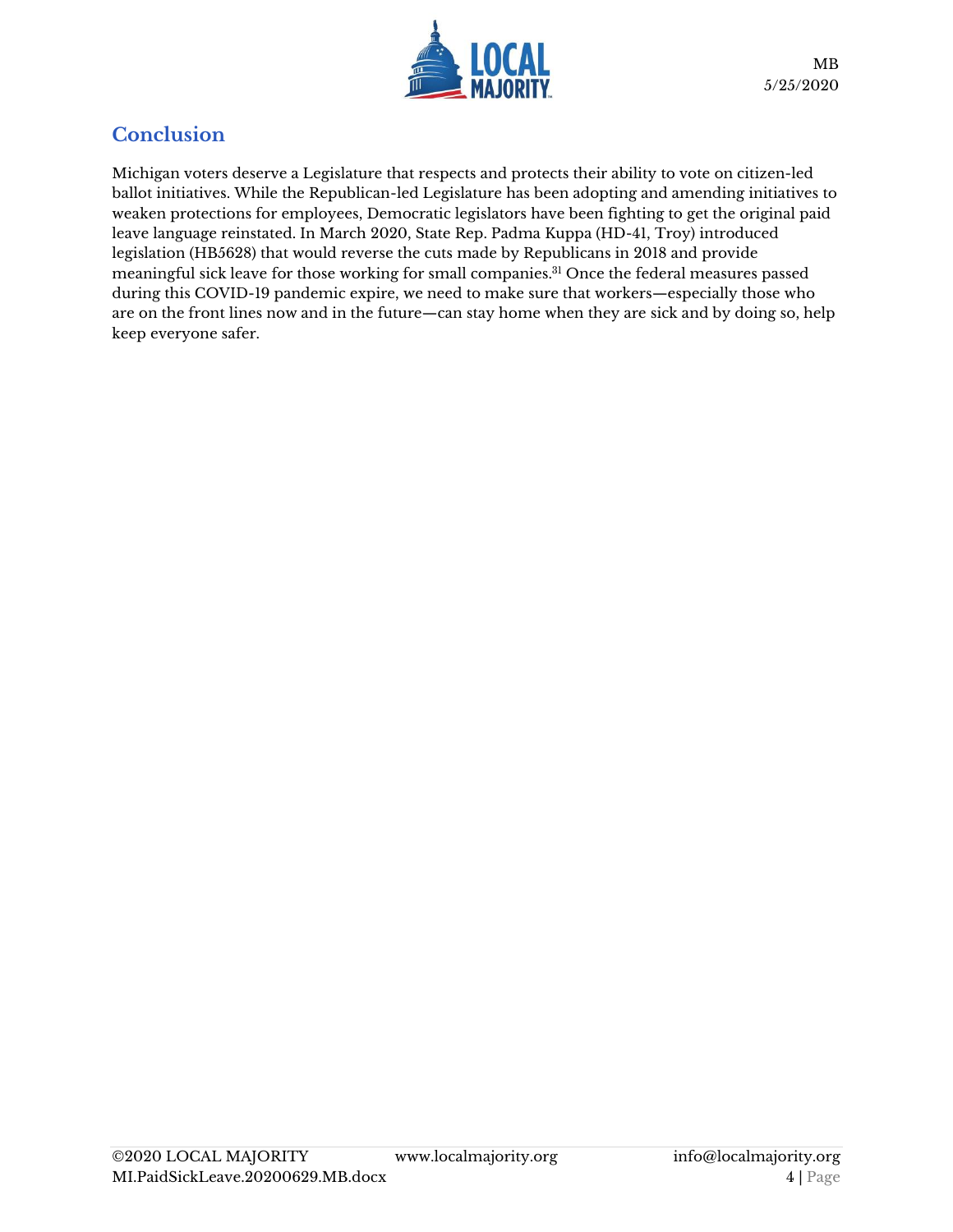

MB 5/25/2020

## **Appendix A - Adopt & Amend Process**



Figure 1. Process Chart for Citizen-led Ballot Initiatives as defined in the 1963 State of Michigan Constitution<sup>32</sup>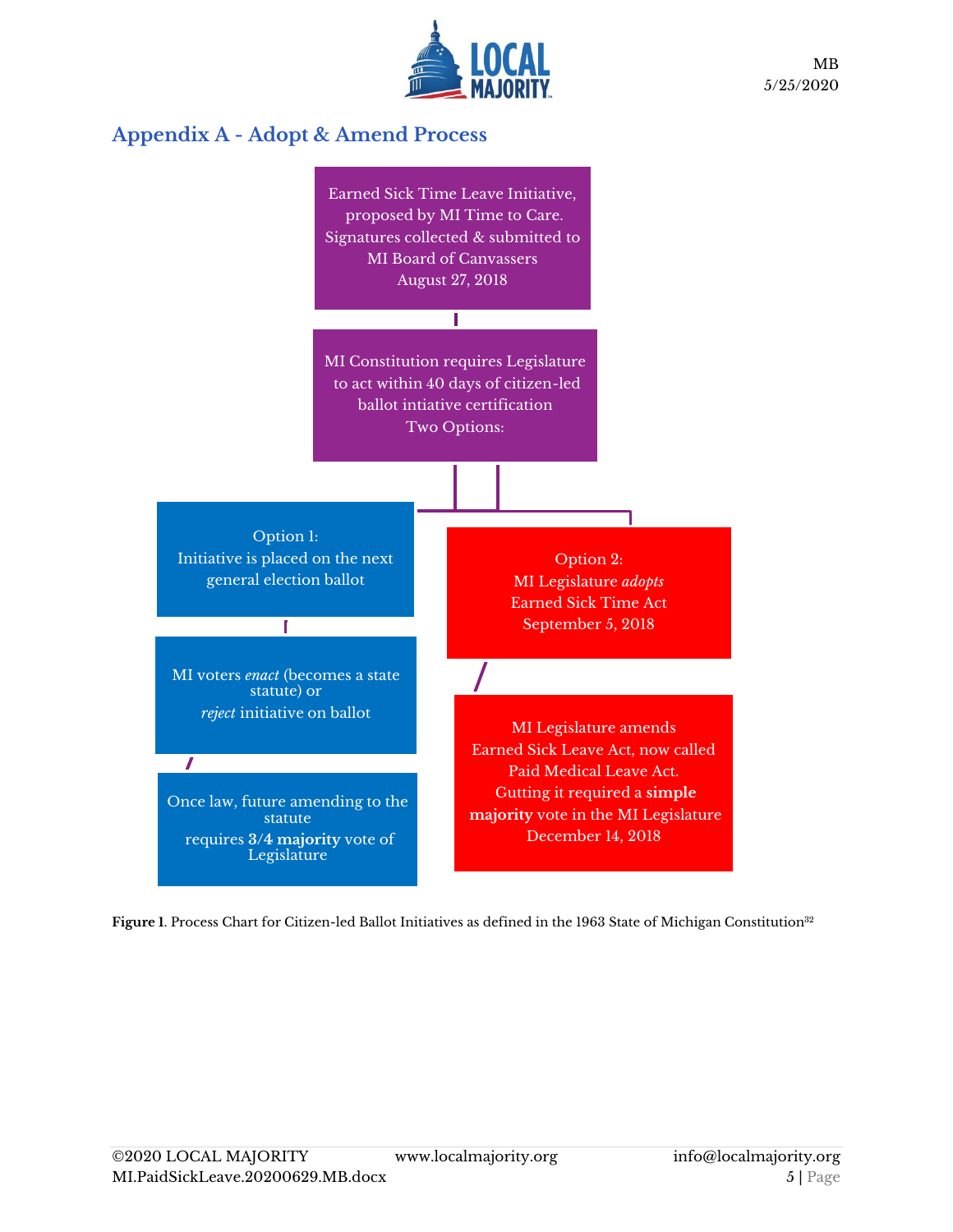

#### **Appendix B–Summary of Federal Families First Coronavirus Response Act (in effect through December 31, 2020)<sup>33</sup>**

All employers must provide paid sick leave as follows:

- Employees receive up to two weeks full pay if they are experiencing COVID-19 symptoms or are officially quarantined. Pay is calculated at the higher of their regular pay rate or minimum wage up to \$511 per day.
- Employees receive up to two weeks at two-thirds of full pay if they are caring for someone officially quarantined or caring for a child whose school is closed. Pay is calculated at twothirds of the higher of their regular pay rate or minimum wage up to \$200 per day.
- Employees may receive an extension of 10 weeks for family and medical leave at two-thirds pay if they are caring for a child under 18 years of age whose school or child-care provider is closed due to COVID-19.
- Part-time employees are covered based on their average number of weekly hours worked.

Exclusions from the law:

- Large companies with more than 500 employees.
- Small companies with fewer than 50 employees that file for a business viability exemption (which only exempts them from providing paid sick leave or extended family and medical leave due to school or daycare closures.)
- State and federal employees (covered under respective laws).
- Seasonal workers.
- Independent contractors receiving 1099s.

Eligibility requirements include:

• Employees must have worked more than 30 days at a company.

<sup>3</sup> [https://www.nationalpartnership.org/our-work/resources/economic-justice/paid-sick-days/paid-sick-days](https://www.nationalpartnership.org/our-work/resources/economic-justice/paid-sick-days/paid-sick-days-attitudes-and-experiences.pdf)[attitudes-and-experiences.pdf](https://www.nationalpartnership.org/our-work/resources/economic-justice/paid-sick-days/paid-sick-days-attitudes-and-experiences.pdf)

<sup>4</sup> <https://iwpr.org/wp-content/uploads/wpallimport/files/iwpr-export/publications/B301-PSD&ED.pdf>

<sup>5</sup> <https://www.ncbi.nlm.nih.gov/pubmed/28189802>

<sup>6</sup> <https://www.ncbi.nlm.nih.gov/pmc/articles/PMC3825168/>

<sup>7</sup> <https://www.adeccousa.com/employers/resources/cost-of-turnover-calculator/>

<sup>8</sup> <https://www.seattle.gov/Documents/Departments/CityAuditor/auditreports/PSSTOUWReportwAppendices.pdf>

<sup>9</sup> <https://iwpr.org/wp-content/uploads/wpallimport/files/iwpr-export/publications/C385.pdf>

<sup>10</sup> <https://cepr.net/documents/good-for-buisness-2014-02-21.pdf>

<sup>11</sup> [https://iwpr.org/wp-content/uploads/wpallimport/files/iwpr-export/publications/A138\\_edited.pdf](https://iwpr.org/wp-content/uploads/wpallimport/files/iwpr-export/publications/A138_edited.pdf)

<sup>12</sup> [https://www.huffpost.com/entry/who-really-takes-paid-sic\\_b\\_11892588?section=us\\_business&guccounter=1](https://www.huffpost.com/entry/who-really-takes-paid-sic_b_11892588?section=us_business&guccounter=1)

<sup>13</sup> <https://cepr.net/documents/good-for-buisness-2014-02-21.pdf>

<sup>14</sup> <https://www.nytimes.com/2020/03/14/opinion/sunday/coronavirus-paid-sick-leave.html>

 $^{\rm 1}$  [https://www.bridgemi.com/business-watch/depression-level-michigan-unemployment-tops-1-million](https://www.bridgemi.com/business-watch/depression-level-michigan-unemployment-tops-1-million-coronavirus)[coronavirus](https://www.bridgemi.com/business-watch/depression-level-michigan-unemployment-tops-1-million-coronavirus)

<sup>2</sup> [https://www.detroitnews.com/story/news/local/michigan/2020/06/19/michigan-unpaid-unemployment](https://www.detroitnews.com/story/news/local/michigan/2020/06/19/michigan-unpaid-unemployment-claims-grow-137-000-many-flagged-fraud/3221916001/)[claims-grow-137-000-many-flagged-fraud/3221916001/](https://www.detroitnews.com/story/news/local/michigan/2020/06/19/michigan-unpaid-unemployment-claims-grow-137-000-many-flagged-fraud/3221916001/)